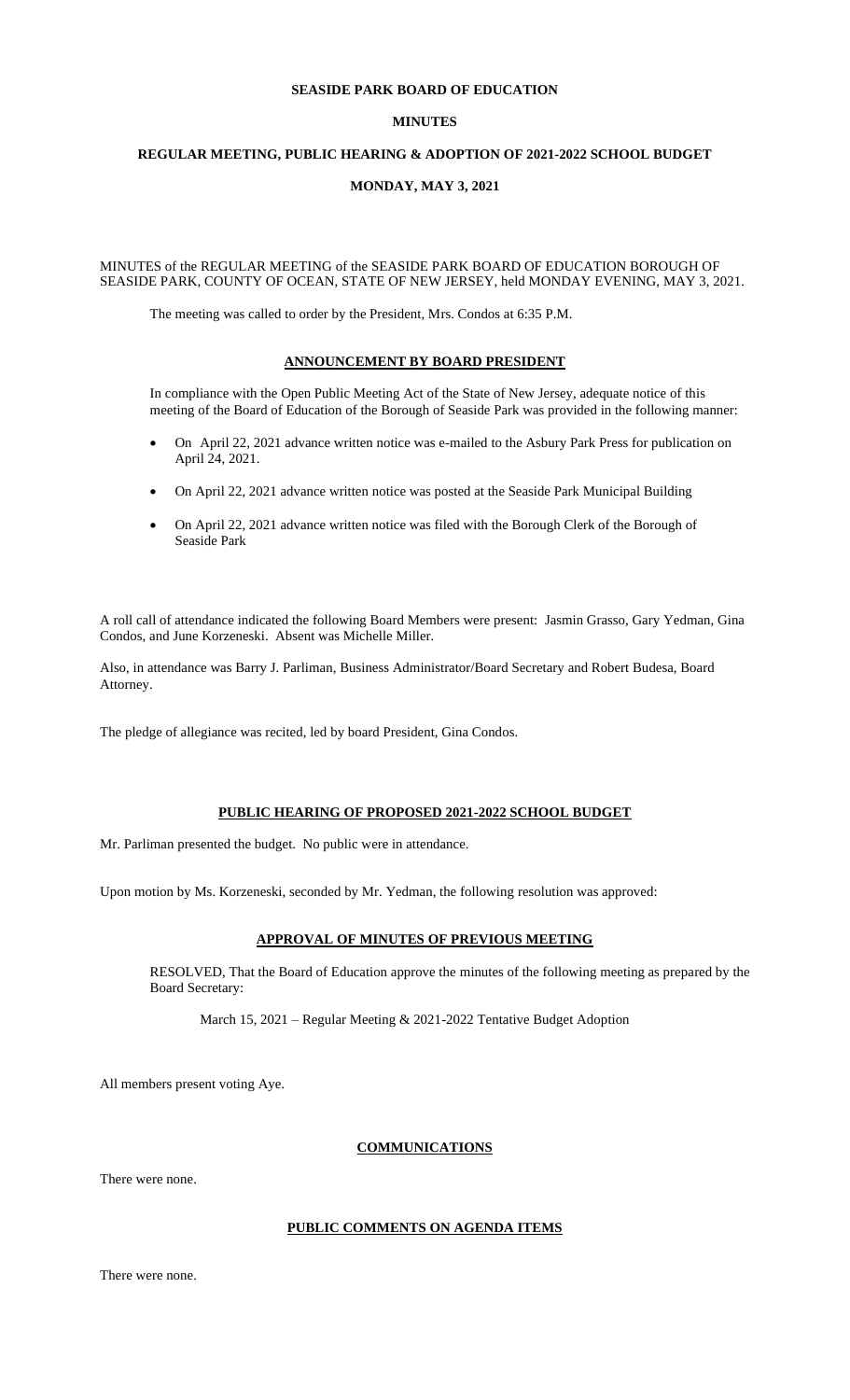Upon motion by Ms. Grasso, seconded by Mr. Yedman, the following resolutions, A-F, were approved:

## **RESOLUTIONS**

## **A. CONFIRMATION FOR USE OF BUILDING**

RESOLVED, That the Board of Education confirmed use of the library by the Ladies of Mahjongg for Mahjongg instruction every Wednesday from 9:30 A.M. – 12:00 P.M.

## **B. CONFIRMATION FOR USE OF BUILDING**

RESOLVED, That the Board of Education confirmed use of the library by the Ladies of Canasta for Canasta games every Thursday from 9:30 A.M. – 12:00 P.M.

#### **C. AUTHORIZATION FOR USE OF BUILDING**

RESOLVED, That the Board of Education authorize use of the Multi-Purpose Room and Playground by the Seaside Park PTA for the Fish Hat Workshop on Thursday, June 3, 2021 from 5:00 P.M. – 9:00 P.M.

# **D. AUTHORIZATION FOR USE OF BUILDING**

RESOLVED, That the Board of Education authorize use of the Multi-Purpose Room and Playground by the Seaside Park PTA for the Fish Hat Parade on Sunday, June 6, 2021 with a rain date of Sunday June 13, 2021, from 12:00 P.M. – 3:00 P.M.

## **E. CONFIRMATION OF TRANSPORTATION CONTRACT**

RESOLVED, That the Board of Education confirm the following revised contract with Toms River School District for transportation for the 2020-2021 school year:

Route #WD52A – West Dover Elementary – 9/8/20 – 11/19/20 - \$587.88

Route #WD55A – West Dover Elementary – 11/20/20 – 6/30/21 - \$3,507.24

## **F. CONFIRMATION OF 2020–2021 PURCHASE ORDERS**

RESOLVED, That the Board of Education confirm the following 2020-2021 purchase orders in the various categories and amounts shown for a total of \$94,711.01

| $P.O.$ # | <b>VENDOR</b>            | <b>DESCRIPTION</b>           | <b>ACCOUNT</b> | <b>AMOUNT</b> |
|----------|--------------------------|------------------------------|----------------|---------------|
| 2021-112 | ADP                      | <b>Payroll Processing</b>    | 11-999-220-339 | 276.49        |
| 2021-113 | AT&T                     | Telephone                    | 11-999-230-530 | 369.08        |
| 2021-114 | <b>Asbury Park Press</b> | Advertising                  | 11-999-230-530 | 76.50         |
| 2021-115 | <b>TRBOE</b>             | Tuition Regular Jan/Feb      | 11-999-100-561 | 20,792.40     |
| 2021-115 | <b>TRBOE</b>             | Tuition Special Ed           | 11-999-100-562 | 30,682.64     |
| 2021-115 | <b>TRBOE</b>             | Transportation               | 11-999-270-513 | 1,329.09      |
| 2021-116 | Brick Twp. BOE           | <b>Tuition Regular</b>       | 11-999-100-561 | 2,520.76      |
| 2021-117 | <b>CIT</b>               | Phone System                 | 11-999-230-530 | 103.65        |
| 2021-118 | Lavallette Hardware      | Janitorial Supplies          | 11-999-261-610 | 27.99         |
| 2021-119 | Boro of SSP              | Water/Sewer                  | 11-999-262-490 | 210.00        |
| 2021-120 | Robert D. Simcsuk        | Sidewalk Repair Deposit      | 12-999-400-450 | 2,475.00      |
| 2021-121 | Robert D. Simcsuk        | Cupola Base Deposit          | 12-999-400-450 | 450.00        |
| 2021-123 | Robert D. Simcsuk        | Sidewalk Repair Balance      | 12-999-400-450 | 4,950.00      |
| 2021-123 | Robert D. Simcsuk        | Cupola Base Balance          | 12-999-400-450 | 900.00        |
| 2021-124 | Optimum                  | Internet                     | 11-999-230-530 | 89.89         |
| 2021-125 | <b>UGI</b> Energy        | Gas Delivery                 | 11-999-262-621 | 312.33        |
| 2021-126 | <b>CIT</b>               | Phone System                 | 11-999-230-530 | 217.66        |
| 2021-127 | AT&T                     | Telephone                    | 11-999-230-530 | 375.00        |
| 2021-128 | Chubb                    | Insurance                    | 11-999-230-339 | 170.00        |
| 2021-129 | Brick Twp. BOE           | <b>Tuition Regular</b>       | 11-999-100-561 | 3,410.44      |
| 2021-130 | <b>OCASBO</b>            | <b>Membership Dues</b>       | 11-999-230-895 | 225.00        |
| 2021-131 | <b>NJNG</b>              | Gas Supply                   | 11-999-262-621 | 670.80        |
| 2021-132 | <b>TRBOE</b>             | <b>Tuition Regular March</b> | 11-999-100-561 | 7,721.70      |
| 2021-132 | <b>TRBOE</b>             | Tuition Spec Ed March        | 11-999-100-562 | 14,456.36     |
| 2021-132 | <b>TRBOE</b>             | <b>Transportation March</b>  | 11-999-270-513 | 1,329.09      |
| 2021-134 | <b>Asbury Park Press</b> | Advertising                  | 11-999-230-530 | 247.40        |
| 2021-135 | ADP                      | <b>Payroll Processing</b>    | 11-999-230-339 | 321.74        |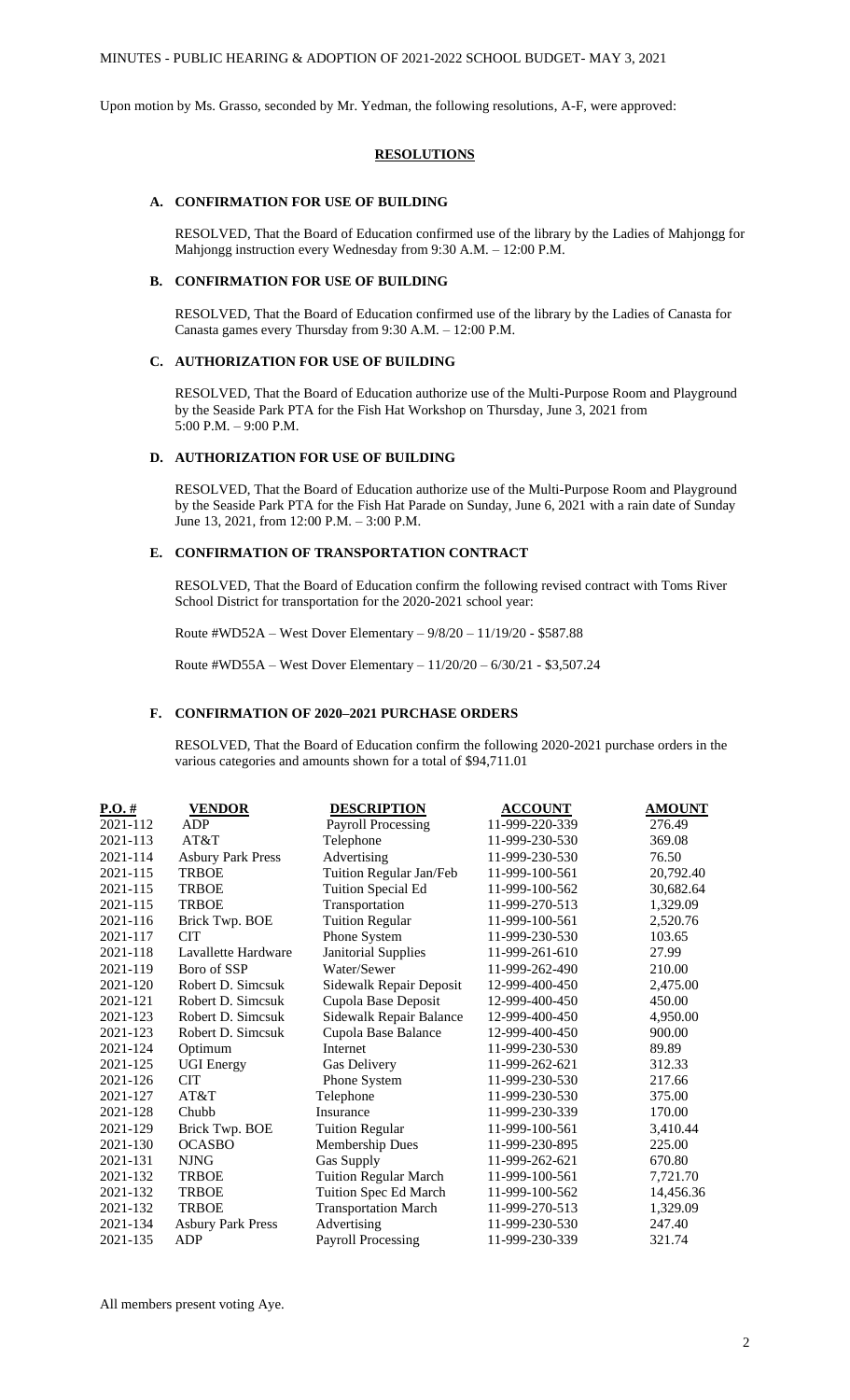Upon motion by Mrs. Korzeneski, seconded by Mr. Yedman, the following resolution A was approved:

# **SCHOOL BUSINESS ADMINISTRATOR REPORT – Mr. Barry Parliman**

### **A. ADOPTION OF 2021-2022 SCHOOL BUDGET**

BE IT RESOLVED, That the Board of Education of the Borough of Seaside Park adopt the 2021-2022 School Budget as submitted to the Ocean County Superintendent of Schools as follows:

|                              | General<br>Fund | Special<br>Revenues | Debt<br>Service | Total     |
|------------------------------|-----------------|---------------------|-----------------|-----------|
| 2021-2022 Total Expenditures | 1,395,054       | $\theta$            | 64,372          | 1,459,426 |
| Less Anticipated Revenue     | 980,046         | $\theta$            | 27.536          | 1,007,582 |
| Total to Be Raised           | 415,008         | 0                   | 36,836          | 451,844   |

All members present voting Aye.

Upon motion by Mr. Yedman, seconded by Ms. Grasso, the following resolution B was approved:

## **B. AUTHORIZATION REQUEST FOR DISTRICT TAXES FOR CURRENT EXPENSE**

RESOLVED, That the amount of district taxes, requirements needed to meet the 2021-2022 obligations of this Board is \$415,008.00. Additionally, the amount required to meet the 2021-2022 obligations for Debt Service is \$36,836.00. The governing body of the Borough of Seaside Park is hereby requested to place in the hands of the Treasurer of School Monies the following: \$138,336.00 by August 1, 2021, \$138,336.00 by December 1, 2021 and \$138,336.00 by April 1, 2022. Additionally, the \$36,836.00 of debt service is hereby requested to be placed in the hands of the Treasurer of School Monies by December 1, 2021.

All members present voting Aye.

Upon motion by Mrs. Korzeneski, seconded by Mr. Yedman, the following resolution C was approved:

## **C. APPROVAL OF FINANCIAL REPORTS**

RESOLVED, That the Board of Education accept and file the following financial reports for the period ending February 28, 2021 & March 31, 2021; copy to follow in the minutes of this meeting:

- Secretary's Report of Expenditures
- Treasurer of School Monies Report

All members present voting Aye.

Upon motion by Mr. Yedman, seconded by Ms. Grasso, the following resolution D was approved:

# **D. APPROVAL OF BUDGET LINE-ITEM REPORT**

RESOLVED, That the Board of Education, pursuant to N.J.A.C. 6:20-2.113(e)\*, do hereby certify that as of February 28, 2021 and March 31, 2021, after review of the Secretary's monthly financial reports (appropriations section) and upon consultation with the appropriate district officials, that to the best of our knowledge no major account or fund has been over expended in violation of N.J.A.C. 6:20-2.12(b)\* and that sufficient funds are available to meet the district's financial obligations for the remainder of the fiscal year.